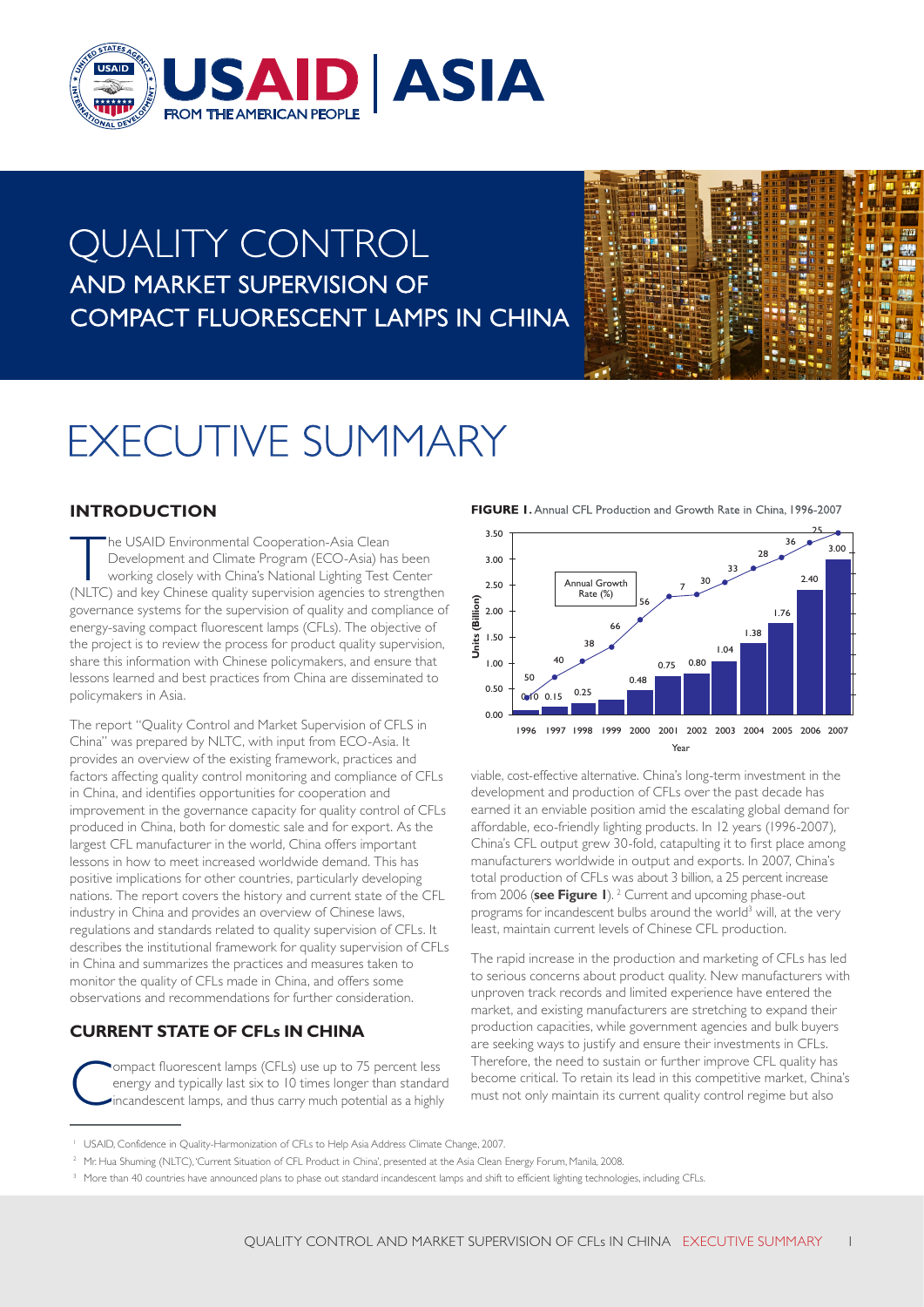| <b>Product Supervision and</b><br><b>Inspection System</b> | <b>National Institutions or Organizations</b>                                       | <b>Duties</b>                                                                                                                |
|------------------------------------------------------------|-------------------------------------------------------------------------------------|------------------------------------------------------------------------------------------------------------------------------|
| Administrative supervision and<br>inspection               | General Administration of Quality Supervision,<br>Inspection and Quarantine (AQSIQ) | Implement National Product Quality Supervision and<br>Inspection                                                             |
|                                                            | State Administration for Industry and Commerce<br>(SAIC)                            | In charge of market supervision and regulation                                                                               |
| Social supervision and inspection                          | China Consumers' Assocation (CCA)                                                   | Participate in supervision and inspection of<br>commodities and services regulated by relevant<br>administrative departments |
| Certification and labeling programs                        | China Quality Certification Center (CQC)                                            | Implement Energy Conservation Certification<br>Program                                                                       |
|                                                            | China National Institute of Standardization (CNIS)                                  | Implement Energy Label Program                                                                                               |
| Industry self-discipline                                   | China Association of Lighting Industry (CALI)                                       | Promote the healthy development of lighting<br>industry                                                                      |
| Technical support organizations                            | National Technical Committee on Lighting of<br>Standardization Administration       | Formulate national lighting standards                                                                                        |
|                                                            | National Lighting Test Center (NLTC)                                                | Undertake testing of lighting products for quality<br>supervision                                                            |

discover, share and apply the lessons learned from its current efforts.

Currently, there are more than 300 CFL manufacturers in China, of which about 100 have considerable production scale.<sup>4</sup> The bulk of CFL manufacturing is concentrated in the provinces of Zhejiang, Fujian, Guangdong, Jiangshu and Shanghai.

More than 70 percent of CFLs produced in China are exported, reaching 170 countries around the world. The top five importers of Chinese CFLs are the United States, Indonesia, India, Brazil, and Korea, which together imported about 36 percent of total Chinese production in 2007

That year, 800 million CFLs were sold in the domestic market, which accounts for approximately 27 percent of China's total production. For incandescent bulbs, the total production in 2007 was 4.44 billion bulbs, of which 1.9 billion were sold domestically.<sup>5</sup>

During the rapid growth phase, with the global emphasis on large production volumes and price, and with many smaller companies using manual assembly to produce CFLs, the overall quality of the product began to decline. To deal with this problem, the Chinese government adopted a series of measures to regulate CFL production and the CFL market in China. This has helped improve the overall quality of CFLs produced in China.

#### **LAWS, REGULATIONS AND AGENCIES RESPONSIBLE FOR CFL QUALITY**

The Chinese government has developed and enacted a series of laws governing domestic product quality supervision, standards and the protection of consumer rights and interests. These laws provide a legal basis for product quality supervision and inspection. The government has issued safety and performance standards, including regulations on hazardous substances in lighting products. Before the 1980s, China used its own national standards and sometimes Soviet Union standards.

However, with the expansion in the variety and manufacturing output of CFLs, China has since the 1980s gradually moved to using standards of the International Electrotechnical Commission (IEC) as its reference for national product standards. Along with the continuous improvement of national standards, China now also actively participates in the formulation and implementation of the IEC's international standards.

China has a well-established institutional framework for product quality supervision and inspection to support these regulations. The system can be divided into categories covering administration, social supervision, the certification/labeling program and industrial self-discipline. **Table 1** summarizes the quality supervision and inspection system for lighting products sold in China.

The situation is much different for exported products, for which the above laws and regulations do not apply. Some provinces have instituted their own export regulations, and some local governments have issued regulations covering supervision and inspection of products for export. Zhejiang, for example, monitors CFL exports, inspects export shipments and oversees manufacturers' quality control. However, in general, the approach taken by China is in line with all major exporting nations: The products supplied are as specified by the purchaser. In other words, it is the purchaser's responsibility to ensure that the product specifications comply with the regulations and market needs of the importing country. Unfortunately, one commonly cited issue is the lack of technological expertise among managers of bulk procurements: buyers unschooled in technical product specifications tend to purchase stock with an eye on profit and market share, rather than product quality.

# **TRENDS IN COMPLIANCE**

Since 19<br>
and Ins<br>
for botl<br>
marketplace. ince 1998, China conducted an annual National Supervision and Inspection (NSI) Test on CFLs. The tests are carried out for both CFLs sampled at factories, as well as in the

<sup>4</sup> Mr. Hua Shuming (NLTC), 'Experiences and Challenges in China on Enhancing Compliance, Monitoring and Evaluation of CFLs', presented at IEA conference, February 2008.

<sup>5</sup> 'Progress and Barriers on Phasing out Incandescent Bulbs in China', *China Energy*, 2009.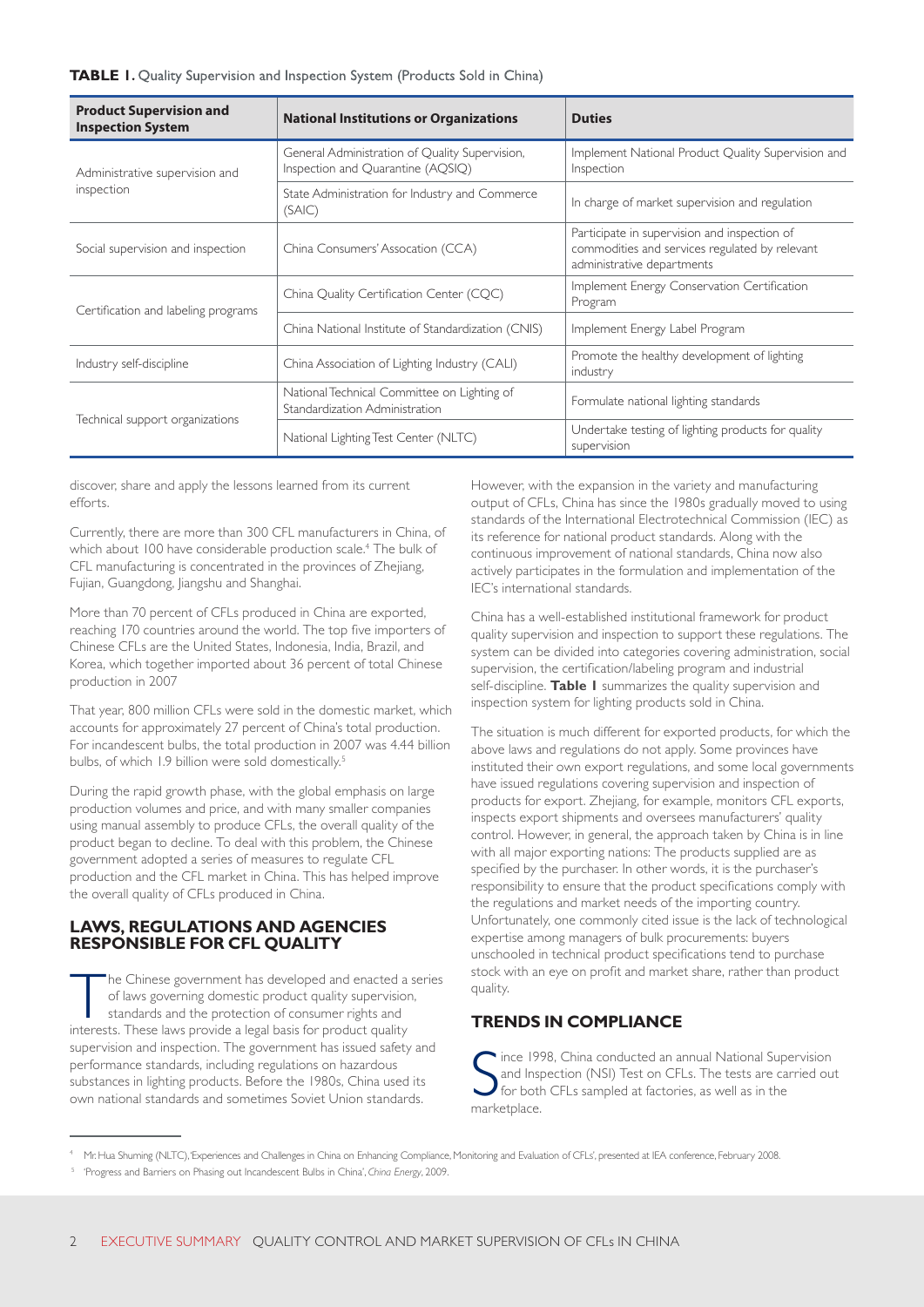FIGURE 2. NSI Compliance Rates of Manufacturers and Output for CFLs<sup>6</sup> (1998-2007)



#### **CFL QUALITY AT THE MANUFACTURERS**

**Figure 2** shows NSI-tested compliance rates as a share of manufacturers and as a share of total CFL output. In 1998, the compliance rates were about 50 percent for both, which mean that 50 percent of manufacturers met nat **igure 2** shows NSI-tested compliance rates as a share of manufacturers and as a share of total CFL output. In 1998, the compliance rates were about 50 percent for both, which means percent of all products tested at CFL factories. Since then, the compliance rate for total CFL output has increased to nearly 90 percent. At the same time, the compliance rate for manufacturers has varied, but is now slightly more than 40 percent. This means that while 90 percent of CFLs tested at factories around China meet national product standards, only 40 percent of the manufacturing plants sampled produce CFLs that meet the national standards. This divergence occurs because 10 percent of CFL producers (large- and medium-sized enterprises) make 90 percent of all CFLs in China, so that products from these larger suppliers, which tend to be of better quality, dominate the CFL quality assessments.

100 100  $90<sup>1</sup>$ 80  $(96)$ Compliance Rate (%) 70 Compliance Rate 60 50 41 44 40 30  $\overline{24}$ 20 10  $\Omega$ Specialized Market Comprehensive Supermarket Others Market

Market Type

#### FIGURE 3. Compliance Rate of CFLs Collected from Different Types of Stores

### **CFL QUALITY IN THE MARKETPLACE**

ccording to the regulation, 'Methods on Inspection of the Quality of Commodities in the Circulation Sector', issued by the State Administration for Industry and Commence (SAIC) of China in 2005, SAIC is responsible for assigning enforcement officers and testing institutes to sample and test products from the distribution and retail chain and for releasing the inspection results.

When the SAIC conducts CFL market supervision, nationallyaccredited lighting test laboratories do the testing; when a local administrative department of industry and commerce conducts CFL market supervision, it uses local professional lighting test laboratories.

**Figure 3** shows 2006 data that compare the national standards compliance rate for CFLs purchased at different types of stores. CFLs from large-box supermarkets (i.e. hypermarkets like Wal-Mart) are virtually 100 percent compliant, but CFLs from specialized stores (i.e. building supply stores) and department stores are much less compliant, in the range of 40-50 percent, while only one in four CFLs from "other" stores complied with national standards. The inference is that large-box retailers place strong emphasis on their own brand (or franchise) identity, and employ a stricter quality control system for products they sell.

#### **SUMMARY ANALYSIS AND RECOMMENDATIONS**

#### **Summary**

In general, the product quality supervision system in China is we established and functions effectively. To some degree, China has been successful in addressing serious product quality control problems. However, the countr n general, the product quality supervision system in China is well established and functions effectively. To some degree, China has been successful in addressing serious product quality control relatively short. With rapidly expanding domestic and import/ export markets, the current system will need to stay ahead of CFL developments and continuously improve. Key challenges or concerns include:

- **•** Product quality supervision is dependent on government administrative supervision. Meeting the demands of a rapidly expanding product market will challenge budgets and personnel.
- **•** Several national organizations are involved in the product quality supervision system. However, information-sharing and exchange mechanisms need to be further improved to increase the effectiveness of product quality supervision.
- **•** Product quality is determined not only by product design, manufacturing, and utilization rates, but also by factors like raw materials, shipping, and distribution and recycling. Besides the product quality supervision on finished-products, government should strengthen the supervision of raw materials, shipping, distribution and recycling.
- **•** Training local administrative departments to improve their professional skills and help them better understand market needs is very important in ensuring the effectiveness of supervision and needs continual improvement.

The inspection and management of production, along with the increased promotion of national standards and requirements within businesses, have helped to steadily improve the quality of CFLs produced in China. Thanks to a decade of effective supervision and management, the compliance rate of output for CFLs reached 90 percent in 2007. However, only 40 percent of manufacturers comply with China's national product quality standards for CFLs. There remain a number of specific challenges:

**•** The sampling summary indicates that higher compliance rates require more stringent oversight. The quality supervision system needs to be strengthened and further improved, especially in

<sup>6</sup> From NSI data for years given